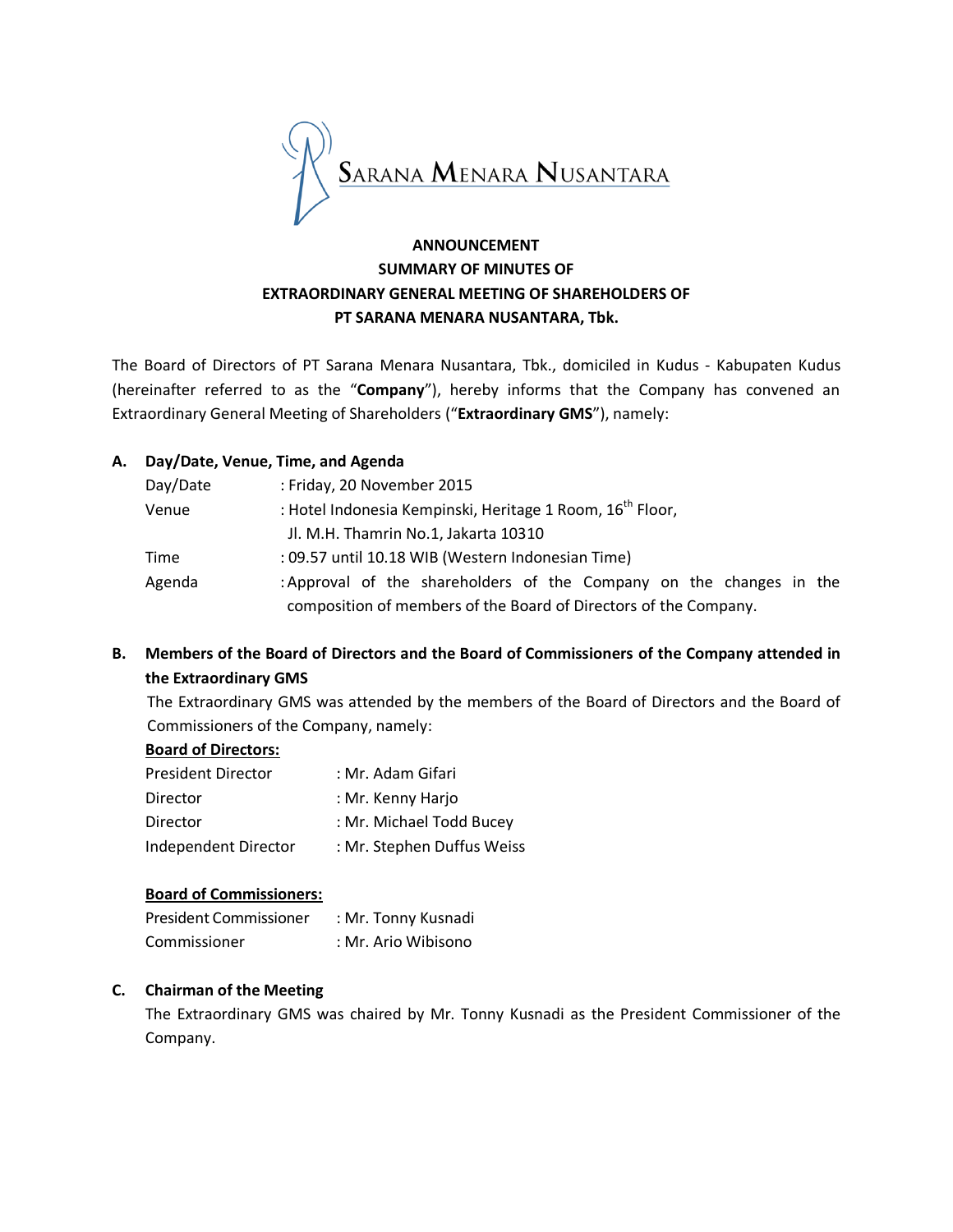### **D. Attendance of the Shareholders**

The Extraordinary GMS was attended by the shareholders and/or proxies of the shareholders representing 8,804,507,422 shares which are 86.294% of 10,202,925,000 shares which constitute all shares issued by the Company.

## **E. Mechanism of Adoption of Resolutions**

Resolutions of the agenda item of the Extraordinary GMS were adopted based on mutual consensus, in the event the mutual consensus was not reached, the resolutions were adopted by voting.

## **F. Opportunity to Ask Questions and/or Give Opinions**

The shareholders and/or proxies were given the opportunity to ask questions and/or give opinions on the agenda item of the Extraordinary GMS, however, none of the shareholders and/or proxies of the shareholders asked questions and/or opinions.

## **G. Results of Voting/Adoption of Resolutions**

Results of the adoption of resolutions through voting in the Extraordinary GMS are as follows:

| Agenda        | Approved      | <b>Not Approved</b> | <b>Abstain</b> |
|---------------|---------------|---------------------|----------------|
| <b>Single</b> | 8,804,507,422 | Nil                 | Nil            |

#### **H. Resolutions of the Extraordinary GMS**

In the Extraordinary GMS the resolutions were adopted, basically as follows:

- 1. To dismiss with respect Mr. Adam Gifari as the President Director of the Company, Mr. Steven James Mudder as a Director of the Company and Mr. Stephen Duffus Weiss as an Independent Director of the Company, with gratitude for their services during their term, effective as of the closing of this Meeting, and the full release and discharge of their responsibilities (*acquit et de charge*) in the context of management actions for the period of 1 January 2015 until the closing of this Meeting will be given when the Annual Report of the Company for the fiscal year of 2015 is approved/ratified in the General Meeting of Shareholders.
- 2. To appoint:
	- Mr. Ferdinandus Aming Santoso as the President Director;
	- Mr. Adam Gifari as a Vice President Director;
	- Mr. Stephen Duffus Weiss as a Vice President Director;
	- Mr. Eko Santoso Hadiprodjo as a Director; and
	- Mr. Steven James Mudder as an Independent Director;